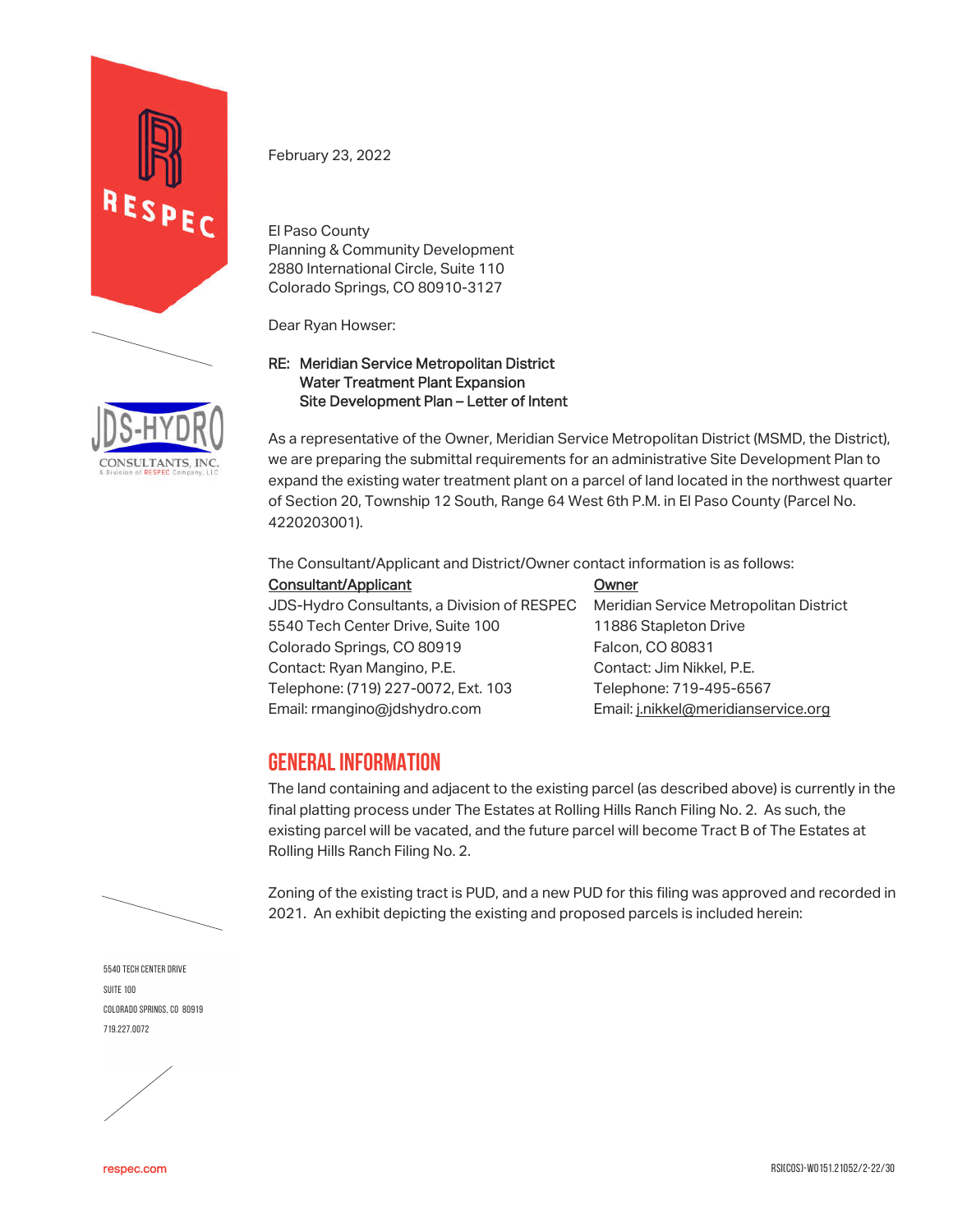





Figure 1. Existing and Proposed Parcels Exhibit

The new 3.325-acre tract will contain the existing treatment facility (30' x 40' building) as well as the proposed 40' x 55' expansion. The parcel will be bounded by:

- / Existing and future right-of-way for Sunrise Ridge Drive to the north and west,
- / Future residential lots to the east, and
- **/ Future Tract C of The Estates at Rolling Hills Ranch Filing No. 2 to the south**

The existing water treatment facility has been in operation since 2001 and needs to expand to serve future (approved) development.

Additional existing infrastructure on the parcel includes two (2) wells, two (2) mobile office trailers (to be removed), and various underground utility appurtenances.

Operations of the existing facility and future expansion will remain the same, and the plant will only be accessible to operations staff while remaining closed to the public.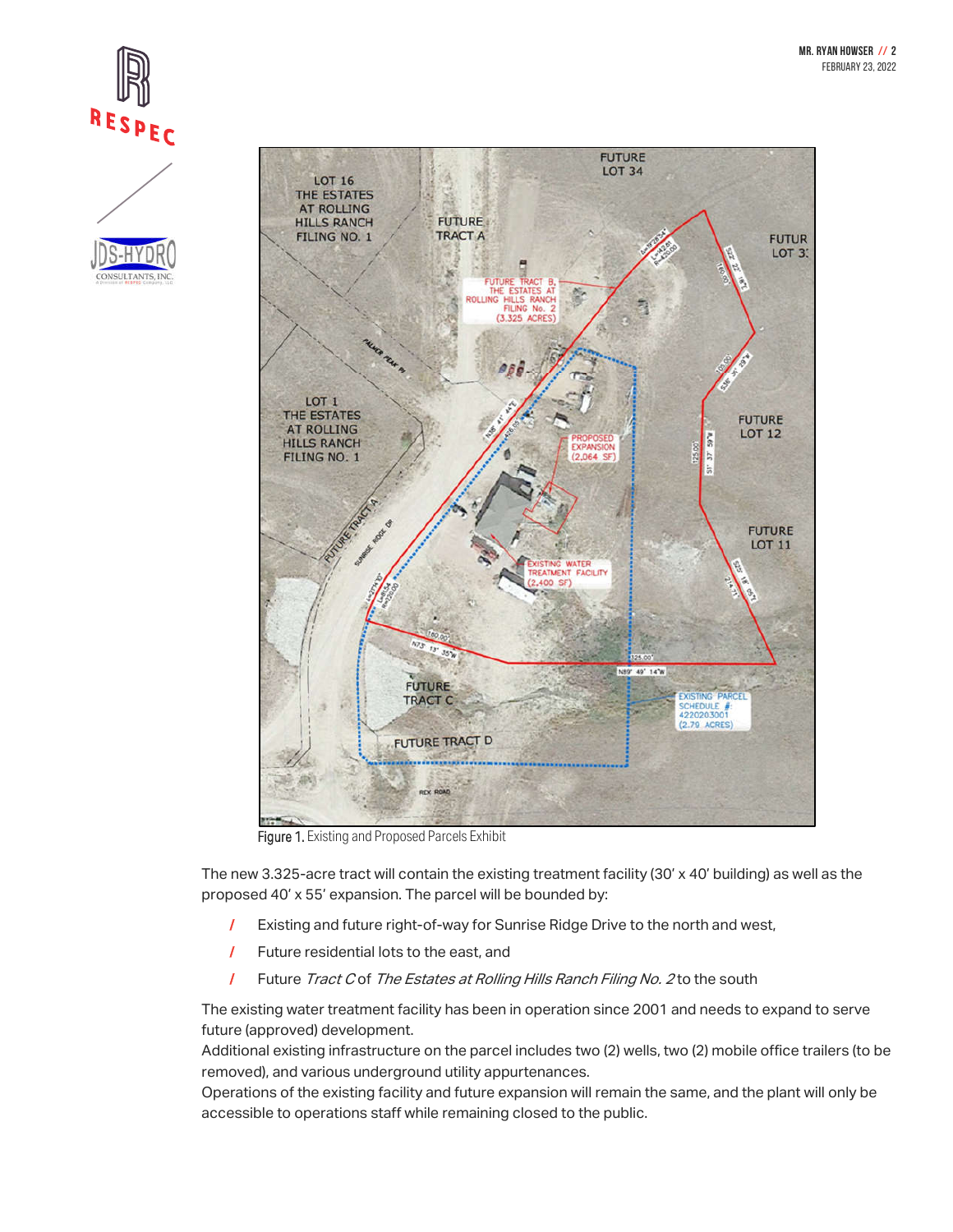

# **PURPOSE**

The purpose of the project is to provide better, more reliable, and additional water service for the District and its constituents by expanding the existing water treatment plant. Improvements will consist of:

- 
- / 2,064 square-foot water treatment facility expansion
- / Two (2) underground water processing tanks (approximately 20,000 gallons each)
- / Interior process piping and equipment
- / Underground piping

The new expansion shall be constructed of "residential-style" materials and finishes that will match the existing building and complement nearby homes. The treatment plant's roof eave height shall be 16 feet, with a roof ridge not exceeding 24 feet (+/-) at a 4:12 roof pitch.

#### **LANDSCAPING**

The immediate site area is currently semi-developed with vegetation consisting of native grasses and weeds. The intent of the District is to install xeric/low-water landscaping for the new facility to satisfy the requirements as listed in El Paso County's Land Development Code (LDC) Chapter 6.2.2, specifically, primary portions of Sections  $(B)$ ,  $(E)$ ,  $(F)$ , and  $(G)$ , based on the adjacent road classification. An Alternate Landscape Plan is being requested for consideration (see accompanying drawing sheets LS1-LS3 for details). Please note all disturbed areas shall be re-seeded with native grasses/live ground cover (refer to Landscape and Erosion Control sheets).

It is our belief that the proposed and existing landscaping, based upon the site's utility use, meets the majority of the overall purpose of El Paso County's LDC Chapter 6 Landscaping Requirements, as well as promoting concepts as outlined in the Landscape and Water Conversation Manual while providing an equivalent benefit to future development. Plantings were selected to match and/or blend with the planned development's landscape design. As noted on the Alternate Landscape Plan, landscaping is designed to correspond with future surrounding development (see The Estates at Rolling Hills Ranch Filing 2 Landscape Construction Drawings by N.E.S. Inc.). It should be additionally noted that landscaping compliance is included as it pertains to *Site-Specific Landscaping Required (El Paso* County Land Development Code, Chapter 6(G)(e)(i)). The utility, a municipal site, can be defined as governmental service infrastructure.

Consideration for partial landscape requirement exemption should also take into account the following justifications:

- It has been proven that excess landscaping deters access and maintenance for utility infrastructure. As stated above, the Tract site is planned for future treatment-related facility improvements, therefore, obstructions should not severely impede access to critical equipment (i.e. any future storage structures, building access, water treatment appurtenances, etc.).
- Security is always at the forefront of design consideration for municipal infrastructure. As of June 2002, the municipal entities must comply with the Federal Government's Vulnerability Assessment Act, also known as the Bioterrorism Act. Homeland Security recommends that no object should obstruct a utility facility's view, in order to facilitate security. Additionally, the Federal requirement does not allow Homeland Security's constraints to be made public.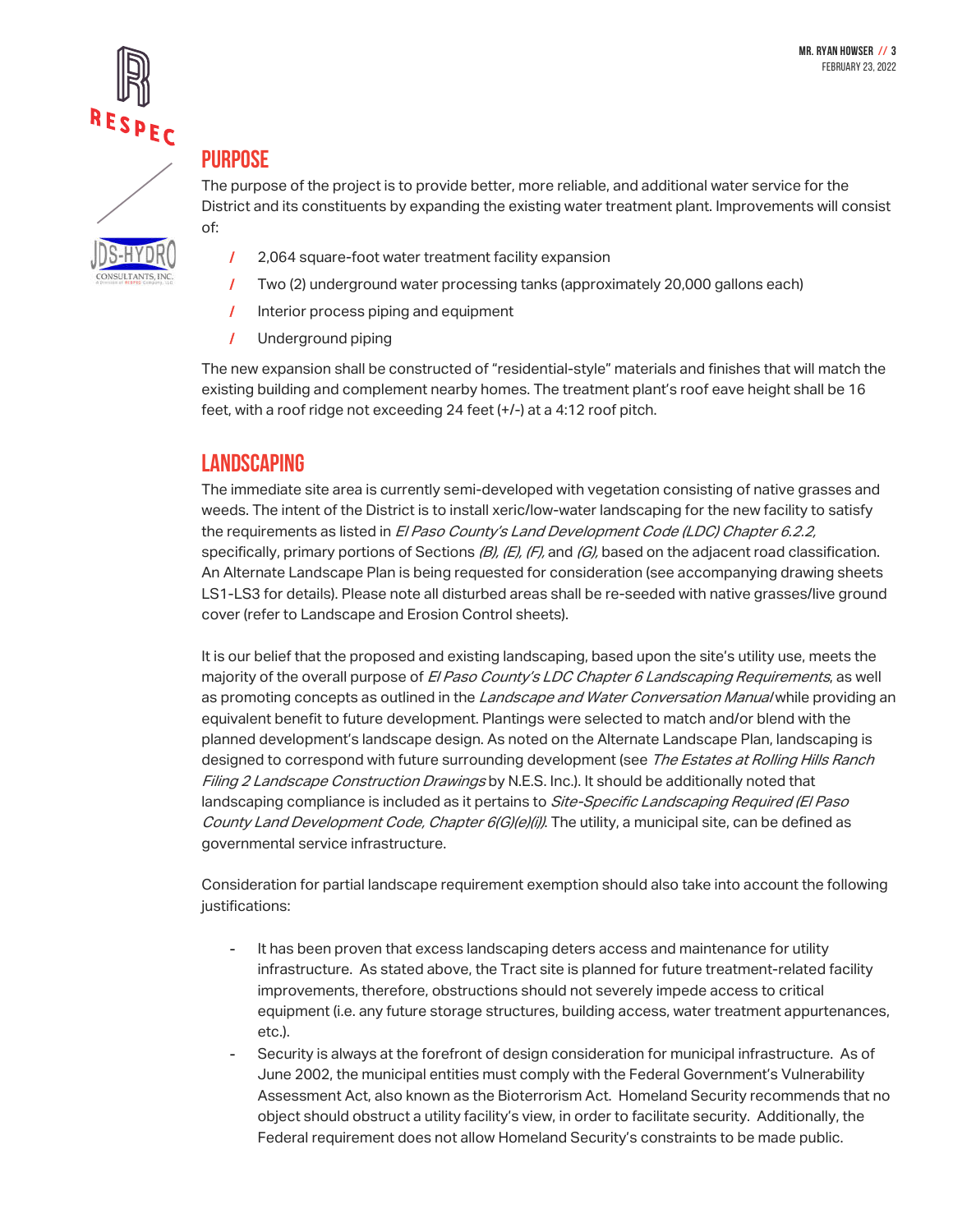



To reiterate, requirement reductions and site use limitations must be considered; therefore, landscaping is designed accordingly. Sections (or portions thereof) as outlined in the  $LDC's$ Chapter 6: Parking Lot, Buffer Screen Areas, Live Material Ground Cover (within Roadway Frontage), and Other (Zoning District Boundary Trees) are proposed for exemption consideration, as they do not apply to the utility Tract and its intended use. Compliance with remaining Sections is met as closely as possible.

It should be noted that multiple internal areas within the future Tract are being reserved for future site development. Dedication for formal open space is not anticipated.

Specific to roadway frontage landscaping, spacing standards are met with the request to replace trees with lower-lying shrubs. This is due to both security (avoiding substantial view obstruction), as well as compliance with the standards for plantings near underground utilities (see Alternate Landscape Plan for utilities and proposed shrub items in lieu of trees). Obstructions within the site access sight triangles were also avoided and therefore, no conflict exists. The roadway frontage width is met with full compliance.

## **TRANSPORTATION & ACCESS**

As mentioned above, operations will remain the same as will the average number of trips per day. Again, the site will only be accessible by operations staff and will not be open to the public. Private access will be through the existing site access (previously approved) via Sunrise Ridge Drive. In order to improve traffic flow and access to the expansion, a second entry point on Sunrise Ridge Drive is being proposed, along with improvements to the existing access point south of the existing facility.

Note the access points do not access a Collector or Arterial. Sunrise Ridge Drive is classified as an urban local, non-arterial, as is its nearest intersection (Palmer Peak Place) opposite/across from future Tract B. Both contain a design speed of twenty-five (25) miles per hour. As stated above, the site will include two access points, which will be crucial for the public utility traffic flow maintenance. Engineering Criteria Manual standards have been upheld, allowing the District to maintain a line of sight and ECM corner clearances. Evaluations of access point distances and volumes were conducted and the avoidance of traffic conflict was accounted for.

Currently, no fencing or gates exist around the site. However, this project proposes to fence the entire site and provide automatic gates at each access location. This will deter theft/vandalism and help keep the site more secure. A "Knox Box" for the fire department will be located at each access gate in the event a fire emergency occurs and the gate is locked. Fencing will coincide with the surrounding development's decorative aesthetic fencing features while maintaining a consistent level of security around the Tract's perimeter.

Factoring an Industrial Use Type as per the LDC Chapter 6.2.5(D), three (3) parking spaces shall be designated for the existing treatment facility on the south end of the building, while an additional four (4) parking spaces are being proposed on the north side of the expansion. Parking spaces will only service operations-staff vehicles and will be located within the fenced boundary. It should be noted that parking is not required to be ADA-compliant in accordance with *Chapter 11, Section 1103.2.9* Equipment Spaces of the 2015 IBC, which states that spaces frequented only by service personnel for maintenance, repair, or occasional monitoring of equipment are not required to comply with this Chapter. Again, the facility will not be public-oriented and will not include public traffic.